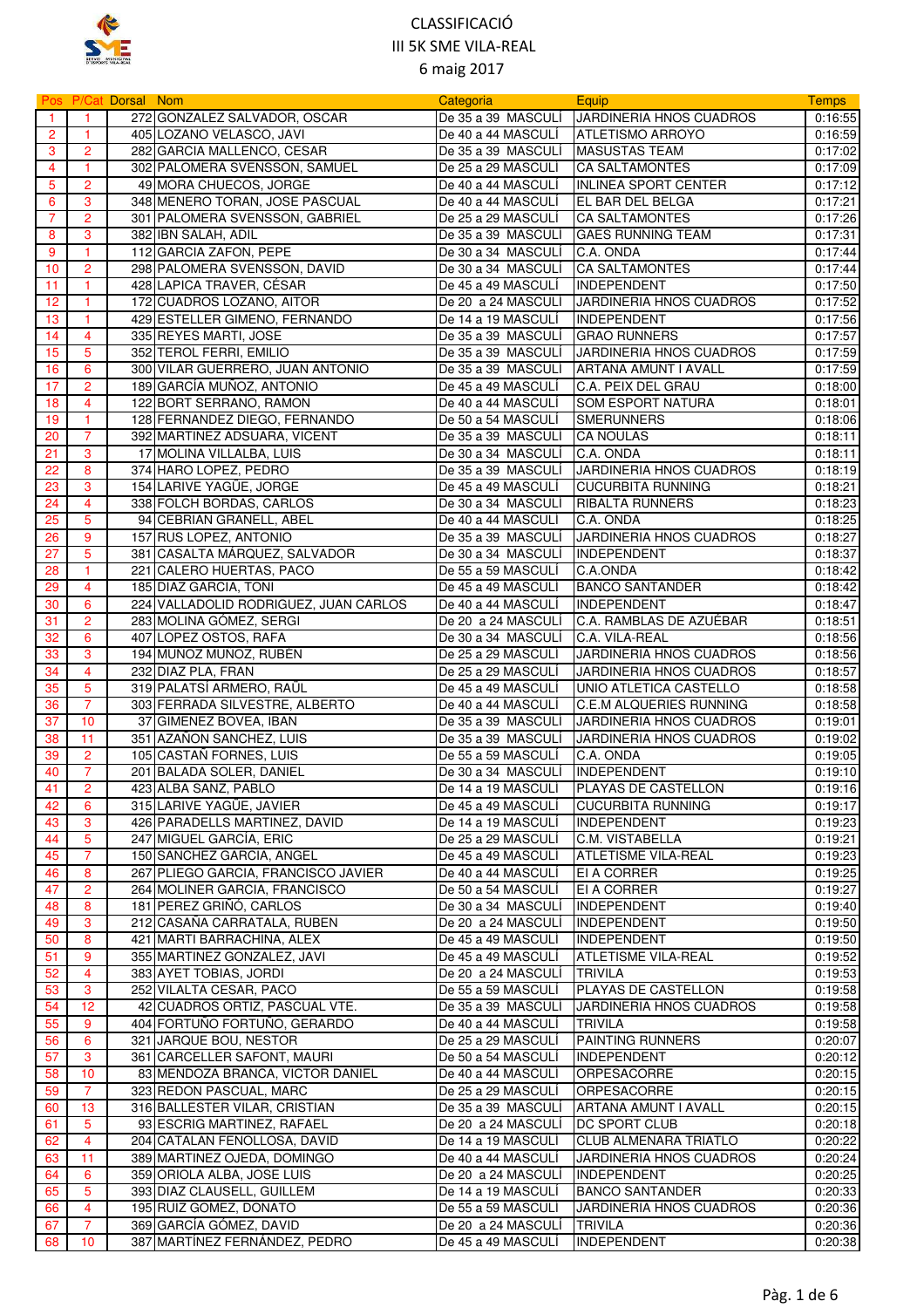

|     |                | Pos P/Cat Dorsal Nom |                                                          | Categoria                               | <b>Equip</b>                     | <b>Temps</b> |
|-----|----------------|----------------------|----------------------------------------------------------|-----------------------------------------|----------------------------------|--------------|
| 69  | 5              |                      | 164 RUIZ SANCHEZ, ADOLFO                                 | De 55 a 59 MASCULÍ                      | <b>CLUB ATLETISME VILA-REAL</b>  | 0:20:42      |
| 70  | 9              |                      | 260 MALLEN FELTRET, ELOY                                 | De 30 a 34 MASCULÍ                      | ARTANA AMUNT I AVALL             | 0:20:44      |
| 71  | 10             |                      | 117 SANCHEZ GOMEZ, RAMON                                 | De 30 a 34 MASCULÍ                      | <b>JOUTDOOR PERSONAL TRAINER</b> | 0:20:45      |
| 72  | 8              |                      | 55 HERRERA, JOEL                                         | De 25 a 29 MASCULI                      | <b>INDEPENDENT</b>               | 0:20:35      |
| 73  | 11             |                      | 165 MANRIQUE AIBAR, ALFONSO                              | De 30 a 34 MASCULÍ                      | OUTDOOR PERSONAL TRAINER         | 0:20:46      |
| 74  | $\vert$ 1      |                      | 356 PITARCH MOROS, CHANTAL                               | De 30 a 34 FEMENÍ                       | <b>TRIVILA</b>                   | 0:20:45      |
| 75  | 8              |                      | 74 MINGOL CUADROS, CARLOS                                | De 20 a 24 MASCULI                      | JARDINERIA HNOS CUADROS          | 0:20:49      |
| 76  | 12             |                      | 156 MARTI RAMOS, JOSE PASCUAL                            | De 40 a 44 MASCULÍ                      | <b>INDEPENDENT</b>               | 0:20:45      |
| 77  | 13             |                      | 113 LOPEZ DE MOTA MENDEZ, MODES                          | De 40 a 44 MASCULI                      | <b>GHOST RUNNING</b>             | 0:20:55      |
| 78  | 14             |                      | 425 FERNANDO BALAGUER, PEPE                              | De 35 a 39 MASCULÍ                      | C.A. URBAN RUNNING               | 0:20:55      |
| 79  | 12             |                      | 341 MARTINEZ GALLARDO, JONATHAN                          | De 30 a 34 MASCULÍ                      | <b>INDEPENDENT</b>               | 0:20:58      |
| 80  | 15             |                      | 339 HERRERO ALFONSO, VICENTE                             | De 35 a 39 MASCULÍ                      | C.A. ONDA                        | 0:20:59      |
| 81  | 6              |                      | 70 RAUSELL GOMEZ, FRANCISCO JOSE                         | De 55 a 59 MASCULÍ                      | C.A. ONDA                        | 0:20:57      |
| 82  | $\mathbf{1}$   |                      | 10 NOVELLA SAEZ, MANUEL                                  | De 60 a 64 MASCULI                      | C.A. ONDA                        | 0:20:50      |
| 83  | 13             |                      | 142 MARTINEZ MARTINEZ, PEDRO                             | De 30 a 34 MASCULI                      | <b>PURITO</b>                    | 0:21:00      |
| 84  | 11             |                      | 104 TOMASETI COSTA, ANDRES                               | De 45 a 49 MASCULÍ                      | C.A. ONDA                        | 0:21:00      |
| 85  | 7              |                      | 205 CASAÑA GOMEZ, JAVIER JESUS                           | De 55 a 59 MASCULÍ                      | <b>INDEPENDENT</b>               | 0:21:02      |
| 86  | 16             |                      | 262 FERNANDEZ ASENSIO, JAVIER                            | De 35 a 39 MASCULI                      | <b>INDEPENDENT</b>               | 0:20:52      |
| 87  | 14             |                      | 422 MELCHOR TORRES, JOAQUIN                              | De 40 a 44 MASCULI                      | INDEPENDENT                      | 0:20:56      |
| 88  | 9              |                      | 400 SAUANE AMORIN, CARLOS                                | De 20 a 24 MASCULÍ                      | <b>RUNNING MORO</b>              | 0:21:03      |
| 89  | 15             |                      | 108 PACHECO SANCHEZ, FERNANDO                            | De 40 a 44 MASCULÍ                      | <b>LOS LASTRES</b>               | 0:21:10      |
| 90  | $\overline{2}$ |                      | 275 SERRANO AGUILAR, SONIA                               | De 30 a 34 FEMENÍ                       | <b>AMICS DEL TERMET</b>          | 0:21:11      |
| 91  | 17             |                      | 410 BELDA GARCIA, JUANJO                                 | De 35 a 39 MASCULI                      | <b>INDEPENDENT</b>               | 0:21:14      |
| 92  | 18             |                      | 228 PEREZ CAMPOY, RAMON                                  | De 35 a 39 MASCULÍ                      | <b>CUCURBITA RUNNING</b>         | 0:21:18      |
|     | 9              |                      |                                                          |                                         |                                  | 0:21:15      |
| 93  |                |                      | 391 CUELLAR LLOP, CRISTIAN<br>347 CLAUSELL TIRADO, ESTER | De 25 a 29 MASCULI<br>De 45 a 49 FEMENÍ | <b>INDEPENDENT</b>               | 0:21:17      |
| 94  | $\mathbf{1}$   |                      |                                                          |                                         | <b>TARONGETES</b>                |              |
| 95  | 6              |                      | 213 GONZALVEZ COTEJOSA, NICOLAS                          | De 14 a 19 MASCULI                      | <b>GRAO RUNNERS</b>              | 0:21:18      |
| 96  | 19             |                      | 234 VALERA BERZOSA, CARLOS                               | De 35 a 39 MASCULI                      | JARDINERIA HNOS CUADROS          | 0:21:20      |
| 97  | $\mathbf{1}$   |                      | 220 BELLIDO PERIS, MAYTE                                 | De 40 a 44 FEMENI                       | <b>BENICASSIM RUNNERS</b>        | 0:21:18      |
| 98  | $\overline{2}$ |                      | 246 IBAÑEZ IBAÑEZ, ELADI                                 | De 60 a 64 MASCULI                      | UNIO ATLETICA CASTELLO           | 0:21:19      |
| 99  | 12             |                      | 299 HUGUET FUSTER, JOSE LUIS                             | De 45 a 49 MASCULÍ                      | C.A. ONDA                        | 0:21:19      |
| 100 | 20             |                      | 276 BROCH PIQUER, PASCUAL                                | De 35 a 39 MASCULI                      | <b>AMICS DEL TERMET</b>          | 0:21:24      |
| 101 | $\overline{2}$ |                      | 308 JUAN TENA, Mª JOSE                                   | De 40 a 44 FEMENI                       | <b>IMPALA RUNNING</b>            | 0:21:23      |
| 102 | 3              |                      | 199 ORELLANA MARTIN, ENRIQUE                             | De 60 a 64 MASCULÍ                      | <b>INDEPENDENT</b>               | 0:21:30      |
| 103 | 14             |                      | 297 TERUEL COTO, JORGE                                   | De 30 a 34 MASCULI                      | <b>CELTIC SUBMARI</b>            | 0:21:32      |
| 104 | 10             |                      | 180 ARANDA ALCACER, JAVIER                               | De 20 a 24 MASCULI                      | INDEPENDENT                      | 0:21:29      |
| 105 | 3              |                      | 296 AYMERICH BORDONAU, NEUS                              | De 30 a 34 FEMENI                       | <b>CELTIC SUBMARI</b>            | 0:21:34      |
| 106 | 10             |                      | 413 RUBERT ROS, GUILLERMO                                | De 25 a 29 MASCULÍ                      | C.A. VILA-REAL                   | 0:21:30      |
| 107 | 21             |                      | 294 ARNAU SANJULIAN, JOSE MANUEL                         | De 35 a 39 MASCULI                      | A 4 PELAT                        | 0:21:40      |
| 108 | 15             |                      | 254 JULIÁN GIMENO, ANTONIO                               | De 30 a 34 MASCULÍ                      | INDEPENDENT                      | 0:21:37      |
| 109 | $\overline{1}$ |                      | 110 GALLEGO MADRIGAL, ANA MARIA                          | De 25 a 29 FEMENÍ                       | C.A. ONDA                        | 0:21:42      |
| 110 | 4              |                      | 310 BERNAT BURDEUS, PERE                                 | De 60 a 64 MASCULI                      | <b>AMICS DEL CLOT</b>            | 0:21:43      |
| 111 | 11             |                      | 366 SERRANO CORREDOR, TONI                               | De 20 a 24 MASCULÍ                      | <b>INDEPENDENT</b>               | 0:21:51      |
| 112 | 8              |                      | 67 LLORENS MONTANES, VICENTE                             | De 55 a 59 MASCULI                      | <b>URBAN RUNNING</b>             | 0:21:47      |
| 113 | 22             |                      | 242 CASTAÑO TARIN, DAVID                                 | De 35 a 39 MASCULI                      | A 4 PELAT                        | 0:21:44      |
| 114 | 23             |                      | 12 ABAD VILLAR, VICENT                                   | De 35 a 39 MASCULÍ                      | <b>BCS TRAIL D'UIXÓ</b>          | 0:21:58      |
| 115 | 13             |                      | 11 CUESTA MORENO, ANTONIO                                | De 45 a 49 MASCULÍ                      | VALENCIA CORATGE I FORÇA         | 0:21:54      |
| 116 | 16             |                      | 218 CAYUELA CÓRCOMES, FERNANDO                           | De 40 a 44 MASCULI                      | C.A GRAO CASTELLON               | 0:22:03      |
| 117 | $\mathbf{1}$   |                      | 219 GCMEZ ALDUCH, AMAYA                                  | De 35 a 39 FEMENI                       | C.A RUNNING CASTELLO             | 0:22:03      |
| 118 | 16             |                      | 357 BELLMUNT CALPE, DAVID                                | De 30 a 34 MASCULÍ                      | <b>INDEPENDENT</b>               | 0:22:08      |
| 119 | 24             |                      | 245 MEDINA CIFRE, MIGUEL ÁNGEL                           | De 35 a 39 MASCULI                      | INDEPENDENT                      | 0:22:16      |
| 120 | 4              |                      | 340 ESPINOSA ARASA, LAURA                                | De 30 a 34 FEMENI                       | <b>GAES RUNNING TEAM</b>         | 0:22:24      |
| 121 | 17             |                      | 114 FERNANDEZ SANCHEZ, RAMON                             | De 40 a 44 MASCULI                      | <b>GHOST RUNNING</b>             | 0:22:27      |
| 122 | 14             |                      | 261 CUADROS LOZANO, BERNARDO                             | De 45 a 49 MASCULI                      | <b>CLUB ATLETISMO ONDA</b>       | 0:22:27      |
| 123 | $\overline{4}$ |                      | 87 CASALTA MATA, JUANMA                                  | De 50 a 54 MASCULÍ                      | <b>COMMUNITY RUN EVASION</b>     | 0:22:34      |
| 124 | 12             |                      | 390 BECKER SALAIS, ALEJANDRO                             | De 20 a 24 MASCULI                      | <b>INDEPENDENT</b>               | 0:22:33      |
| 125 | 15             |                      | 256 GARCIA BURGUETE, IGNACIO                             | De 45 a 49 MASCULI                      | C A LA VALL D'UIXO               | 0:22:35      |
| 126 | 9              |                      | 231 CANTAVELLA RAMBLA, VICENT                            | De 55 a 59 MASCULI                      | <b>INDEPENDENT</b>               | 0:22:28      |
| 127 | $\mathbf{1}$   |                      | 292 CANTAVELLA REDON, AIXA                               | De 20 a 24 FEMENI                       | AGARREU-LES                      | 0:22:35      |
| 128 | 16             |                      | 4 POZO MENDOZA, FRAN                                     | De 45 a 49 MASCULÍ                      | ATHLETIC RUNNING ANIMATEMPS      | 0:22:35      |
| 129 | 5              |                      | 342 PARRA VIVO, ANDRES                                   | De 50 a 54 MASCULI                      | <b>FOTO FUTUR</b>                | 0:22:37      |
| 130 | 11             |                      | 20 ALFANJARIN PEÑA, RUBEN                                | De 25 a 29 MASCULI                      | RUNNING MORO                     | 0:22:40      |
| 131 | 17             |                      | 317 PALLARES BALLESTER, JUAN RAMON                       | De 45 a 49 MASCULI                      | C.A.ONDA                         | 0:22:44      |
| 132 | 12             |                      | 36 BOLINCHES ROCA, JOSE                                  | De 25 a 29 MASCULI                      | <b>INDEPENDENT</b>               | 0:22:44      |
| 133 | 18             |                      | 368 VILAR GALLART, JUAN VICENTE                          | De 45 a 49 MASCULÍ                      | ARTANA AMUNT I AVALL             | 0:22:49      |
| 134 | 6              |                      | 215 SEGOVIA ANGULO, ANTONIO                              | De 50 a 54 MASCULÍ                      | UNIO ATLETICA CASTELLO           | 0:22:48      |
| 135 | 25             |                      | 250 MONTIEL MARTINEZ, JOSE CARLOS                        | De 35 a 39 MASCULI                      | INDEPENDENT                      | 0:22:49      |
| 136 | 18             |                      | 169 CANO PATON, LUIS                                     | De 40 a 44 MASCULI                      | <b>AMICS DEL TERMET</b>          | 0:23:06      |
|     |                |                      |                                                          |                                         |                                  |              |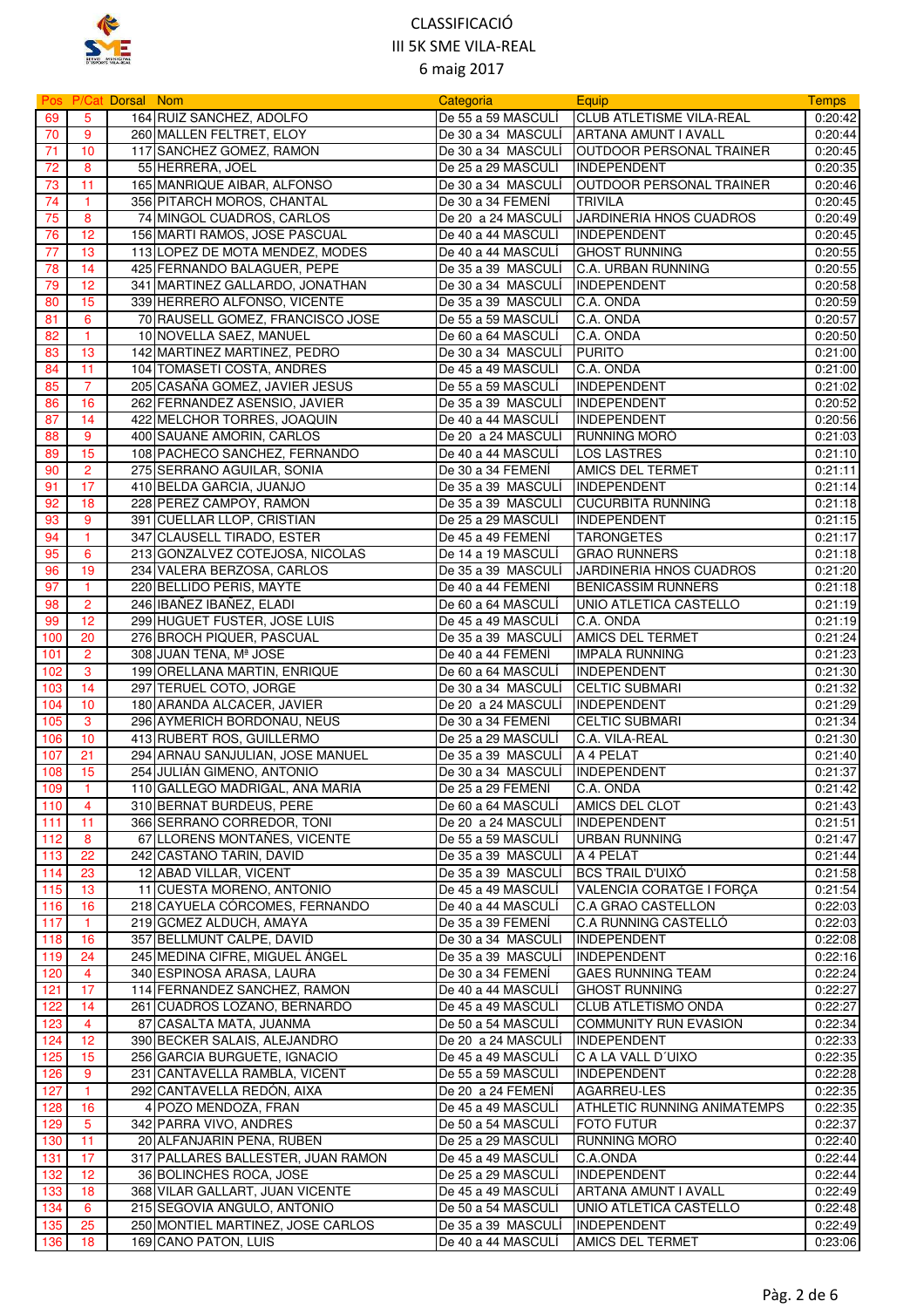

|            |                 | <b>Pos P/Cat Dorsal Nom</b> |                                                  | Categoria                                | Equip                                                | <b>Temps</b>       |
|------------|-----------------|-----------------------------|--------------------------------------------------|------------------------------------------|------------------------------------------------------|--------------------|
| 137        | 19              |                             | 121 RUBERT CARDA, RAFAEL                         | De 40 a 44 MASCULÍ                       | INDEPENDENT                                          | 0:23:07            |
| 138        | $\overline{1}$  |                             | 203 CATALAN FENOLLOSA, ANDREA                    | De 14 a 19 FEMENÍ                        | <b>I</b> CLUB ALMENARA TRIATLO                       | 0:23:09            |
| 139        | 20              |                             | 45 DARAS FERRANDO, JOSE                          | De 40 a 44 MASCULI                       | A 4 PELAT                                            | 0:23:10            |
| 140        | $\overline{2}$  |                             | 178 VICENT RAMOS, ESTHER                         | De 45 a 49 FEMENI                        | <b>FEELYOUR BIKE</b>                                 | 0:23:09            |
| 141        | 21              |                             | 190 PACHECO SANCHEZ, ENRIQUE                     | De 40 a 44 MASCULI                       | CA LA VALL D'UIXÓ                                    | 0:23:16            |
| 142        | 22              |                             | 324 SAFONT FALOMIR, JOSE VICENTE                 | De 40 a 44 MASCULI                       | <b>C.M. LA PEDRERA</b>                               | 0:23:10            |
| 143        | 5               |                             | 146 GIL BADENES, XIMO                            | De 60 a 64 MASCULI                       | C.A. ONDA                                            | 0:23:25            |
| 144        | 13              |                             | 265 MOLINER BLASCO, PABLO                        | De 20 a 24 MASCULI                       | <b>EI A CORRER</b>                                   | 0:23:21            |
| 145        | 14              |                             | 266 ANDRES BAYARRI, NESTOR                       | De 20 a 24 MASCULI                       | <b>EI A CORRER</b>                                   | 0:23:24            |
| 146        | 13              |                             | 174 LUQUE FONT, LUIS                             | De 25 a 29 MASCULI                       | JARDINERIA HNOS CUADROS                              | 0:23:24            |
| 147        | 23              |                             | 417 ARNAL VERDES, JOSE PASCUAL                   | De 40 a 44 MASCULI                       | <b>INDEPENDENT</b>                                   | 0:23:29            |
| 148        | 26              |                             | 238 DURÁN MARTÍNEZ, ABEL                         | De 35 a 39 MASCULÍ                       | INDEPENDENT                                          | 0:23:34            |
| 149        | 24              |                             | 120 CASALTA MATA, HECTOR                         | De 40 a 44 MASCULI                       | <b>INDEPENDENT</b>                                   | 0:23:46            |
| 150        | 7               |                             | 345 BERNAT GIMENEZ, VICENTE                      | De 50 a 54 MASCULI                       | <b>TARONGETES</b>                                    | 0:23:40            |
| 151        | 17              |                             | 151 LLOP PESET, CARLOS                           | De 30 a 34 MASCULI                       | <b>INDEPENDENT</b>                                   | 0:23:38            |
| 152        | 14              |                             | 196 CASADO MIGUEL, JOSE CARLOS                   | De 25 a 29 MASCULI                       | <b>INDEPENDENT</b>                                   | 0:23:53            |
| 153        | 8               |                             | 380 JANÉS MEDINA, CARLES                         | De 50 a 54 MASCULI                       | <b>INDEPENDENT</b>                                   | 0:23:58            |
| 154        | 15              |                             | 331 ORTELLS LORENZO, JORGE                       | De 20 a 24 MASCULI                       | <b>IINDEPENDENT</b>                                  | 0:23:51            |
| 155        | $\overline{2}$  |                             | 312 ROBLES PALLARES, DOLORES                     | De 35 a 39 FEMENÍ                        | C.A. ONDA                                            | 0:23:53            |
| 156        | 16              |                             | 230 MOLINA GÓMEZ, SANTI                          | De 20 a 24 MASCULÍ                       | C.A. RAMBLAS DE AZUÉBAR                              | 0:23:57            |
| 157        | 18              |                             | 420 GIMENO PALLARES, JAVIER                      | De 30 a 34 MASCULI                       | INDEPENDENT                                          | 0:24:03            |
| 158        | 27              |                             | 313 SOTO NEBOT, JAVIER                           | De 35 a 39 MASCULI                       | <b>INDEPENDENT</b>                                   | 0:24:02            |
| 159        | 25              |                             | 373 FLORES LOPEZ, JUAN MANUEL                    | De 40 a 44 MASCULI                       | INDEPENDENT                                          | 0:24:05            |
| 160        | 19              |                             | 214 SAURA CENTELLES, CARLOS                      | De 45 a 49 MASCULÍ                       | <b>CUCURBITA RUNNING</b>                             | 0:24:07            |
| 161        | 15              |                             | 50 GÓMEZ GANAU, JORDI                            | De 25 a 29 MASCULÍ                       | <b>BCS TRAIL D'UIXÓ</b>                              | 0:24:06            |
| 162        | $\overline{2}$  |                             | 43 MARTIN, SARA                                  | De 25 a 29 FEMENÍ                        | <b>BCS TRAIL D'UIXÓ</b>                              | 0:24:07            |
| 163        | $\mathbf{1}$    |                             | 135 PINO CONTRERAS, ANTONIO                      | Més de 65 MASCULI                        | <b>INDEPENDENT</b>                                   | 0:24:07            |
| 164        | 20              |                             | 251 GIL SERRA, MANOLO                            | De 45 a 49 MASCULI                       | DE MATI MAÑANA                                       | 0:24:04            |
| 165        | 19              |                             | 353 CASALTA SALINAS, JORGE                       | De 30 a 34 MASCULI                       | A TERRA                                              | 0:24:09            |
| 166        | 3               |                             | 259 CASALTA SALINAS, CLARA                       | De 40 a 44 FEMENI                        | <b>TERONGETES</b>                                    | 0:24:09            |
| 167        | 17              |                             | 329 CORTES LLORENS, RAFAEL                       | De 20 a 24 MASCULI                       | <b>INDEPENDENT</b>                                   | 0:24:16            |
| 168        | 3               |                             | 270 SAEZ TORRES, VANESSA                         | De 35 a 39 FEMENI                        | <b>CUCURBITA RUNNING</b>                             | 0:24:17            |
| 169        | 21              |                             | 61 SAURA CENTELLES, ARTURO                       | De 45 a 49 MASCULI                       | <b>CUCURBITA RUNNING</b>                             | 0:24:18            |
| 170        | 20              |                             | 210 BOLÓS DÁVILA, JESÚS                          | De 30 a 34 MASCULI                       | LOS GACELAS                                          | 0:24:24            |
| 171        | 16              |                             | 237 SÁEZ IBÁÑEZ, JOSE VICENTE                    | De 25 a 29 MASCULI                       | <b>CUCURBITA RUNNING</b>                             | 0:24:26            |
| 172        | 10              |                             | 209 HERVÍAS PEREZ, JUAN CARLOS                   | De 55 a 59 MASCULI                       | <b>INDEPENDENT</b>                                   | 0:24:20            |
| 173        | $\mathbf{1}$    |                             | 395 SOTOMAYOR RAYMOND, SARA                      | De 50 a 54 FEMENI                        | <b>MIM</b>                                           | 0:24:25            |
| 174        | 3               |                             | 225 LOPEZ ARTUÑEDO, SANDRA                       | De 25 a 29 FEMENI                        | <b>CELTIC SUBMARI</b>                                | 0:24:25            |
| 175        | 11              |                             | 22 CORDOBA CARO, RAMON                           | De 55 a 59 MASCULI                       | MUNTANYA VILANOVA                                    | 0:24:33            |
| 176        | 5               |                             | 241 USO FORTUÑO, MARIA                           | De 30 a 34 FEMENÍ                        | <b>INDEPENDENT</b>                                   | 0:24:22            |
| 177        | 6               |                             | 39 GONZÁLEZ TORRES, CAROLINA                     | De 30 a 34 FEMENÍ                        | INDEPENDENT                                          | 0:24:41            |
| 178        | 4               |                             | 100 ARRUFAT GOTERRIS, FATIMA                     | De 25 a 29 FEMENI                        | <b>CELTIC SUBMARI</b>                                | 0:24:35            |
| 179        | 28              |                             | 40 FÉLIX ESBRÍ, AGUSTIN                          | De 35 a 39 MASCULI                       | <b>INDEPENDENT</b>                                   | 0:24:32            |
| 180        | 29              |                             | 263 CATALÁN SERRA, ALBERTO                       | De 35 a 39 MASCULI                       | <b>INDEPENDENT</b>                                   | 0:24:38            |
| 181        | $5\phantom{.0}$ |                             | 291 PALAU VICENT, MARTA                          | De 25 a 29 FEMENÍ                        | AGARREU-LES                                          | 0:24:46            |
| 182        | 21              |                             | 152 LLOP PESET, ENRIQUE                          | De 30 a 34 MASCULI                       | <b>INDEPENDENT</b>                                   | 0:24:42            |
| 183        | $\mathbf{1}$    |                             | 34 NICOLAU IBAÑEZ, SACRA                         | De 55 a 59 FEMENI                        | <b>LAS NICOLAU</b>                                   | 0:24:52            |
| 184        | 22              |                             | 424 ALBA CUEVAS, RICARDO                         | De 45 a 49 MASCULI                       | <b>INDEPENDENT</b>                                   | 0:24:58            |
| 185        | 23              |                             | 162 GARCIA BALLESTER, JOSE ANTONIO               | De 45 a 49 MASCULI                       | C.A. ONDA                                            | 0:25:00            |
| 186        | 12              |                             | 427 FORCADA SALES, TONI                          | De 55 a 59 MASCULI                       | <b>INDEPENDENT</b>                                   | 0:24:58            |
| 187        | 30              |                             | 363 CEBA FLOR, JUAN PEDRO                        | De 35 a 39 MASCULÍ                       | <b>INDEPENDENT</b>                                   | 0:24:50            |
| 188        | 3               |                             | 344 CANTAVELLA ROCHERA, MARIA DOLORES            | De 45 a 49 FEMENI                        | <b>TARONGETES</b>                                    | 0:24:55            |
| 189        | 13              |                             | 103 COLERA BONIFASI, PASCUAL                     | De 55 a 59 MASCULI                       | <b>INDEPENDENT</b>                                   | 0:25:04            |
| 190        | $\overline{7}$  |                             | 141 MOLLAR JUAN, ALBERTO                         | De 14 a 19 MASCULI                       | <b>ATLETISME VILA-REAL</b>                           | 0:25:05            |
| 191        | 26              |                             | 350 SANCHEZ MARIN, JUAN                          | De 40 a 44 MASCULI                       | C.A. ONDA                                            | 0:25:01            |
| 192        | 4               |                             | 161 RIBES VERDIA, CLARA                          | De 45 a 49 FEMENI                        | CA. ONDA CLARA Y JOSE                                | 0:25:05            |
| 193        | 9               |                             | 16 FERRANDO LLORENS, JUAN                        | De 50 a 54 MASCULI                       | <b>INDEPENDENT</b>                                   | 0:25:04            |
| 194        | 27              |                             | 406 SANCHEZ SANCHEZ, MIGUEL ANGEL                | De 40 a 44 MASCULI                       | <b>INDEPENDENT</b>                                   | 0:25:11            |
| 195        | 5               |                             | 430 FALOMIR VENTURA, EVA                         | De 45 a 49 FEMENÍ                        | <b>INDEPENDENT</b>                                   | 0:25:17            |
| 196        | 22              |                             | 354 CASALTA SALINAS, PABLO                       | De 30 a 34 MASCULI                       | <b>INDEPENDENT</b>                                   | 0:25:09            |
| 197        | 4               |                             | 415 NAVARRO MACIAN, VANESSA                      | De 35 a 39 FEMENI                        | <b>INDEPENDENT</b>                                   | 0:25:22            |
| 198        | 31              |                             | 416 CARBO LERMA, DAVID                           | De 35 a 39 MASCULI                       | <b>INDEPENDENT</b>                                   | 0:25:28            |
| 199        | 6               |                             | 56 ROCA RAMÍREZ, ANGELA                          | De 25 a 29 FEMENI                        | <b>INDEPENDENT</b>                                   | 0:25:29            |
| 200        | 14              |                             | 314 CORTELLS MESEGUER, ANTONIO                   | De 55 a 59 MASCULI                       | <b>INDEPENDENT</b>                                   | 0:25:23            |
| 201<br>202 | 28<br>10        |                             | 116 MIRICA, VIRGIL<br>358 LLOP VINUESA, SANTIAGO | De 40 a 44 MASCULI<br>De 50 a 54 MASCULI | <b>INDEPENDENT</b><br><b>JARDINERIA HNOS CUADROS</b> | 0:25:19<br>0:25:33 |
| 203        | 11              |                             | 216 CATALAN IBAÑEZ, PEDRO                        | De 50 a 54 MASCULI                       | <b>INDEPENDENT</b>                                   | 0:25:24            |
| 204        | $\overline{2}$  |                             | 14 MECHO DOMINGUEZ, MARIA                        | De 14 a 19 FEMENI                        | INDEPENDENT                                          | 0:25:42            |
|            |                 |                             |                                                  |                                          |                                                      |                    |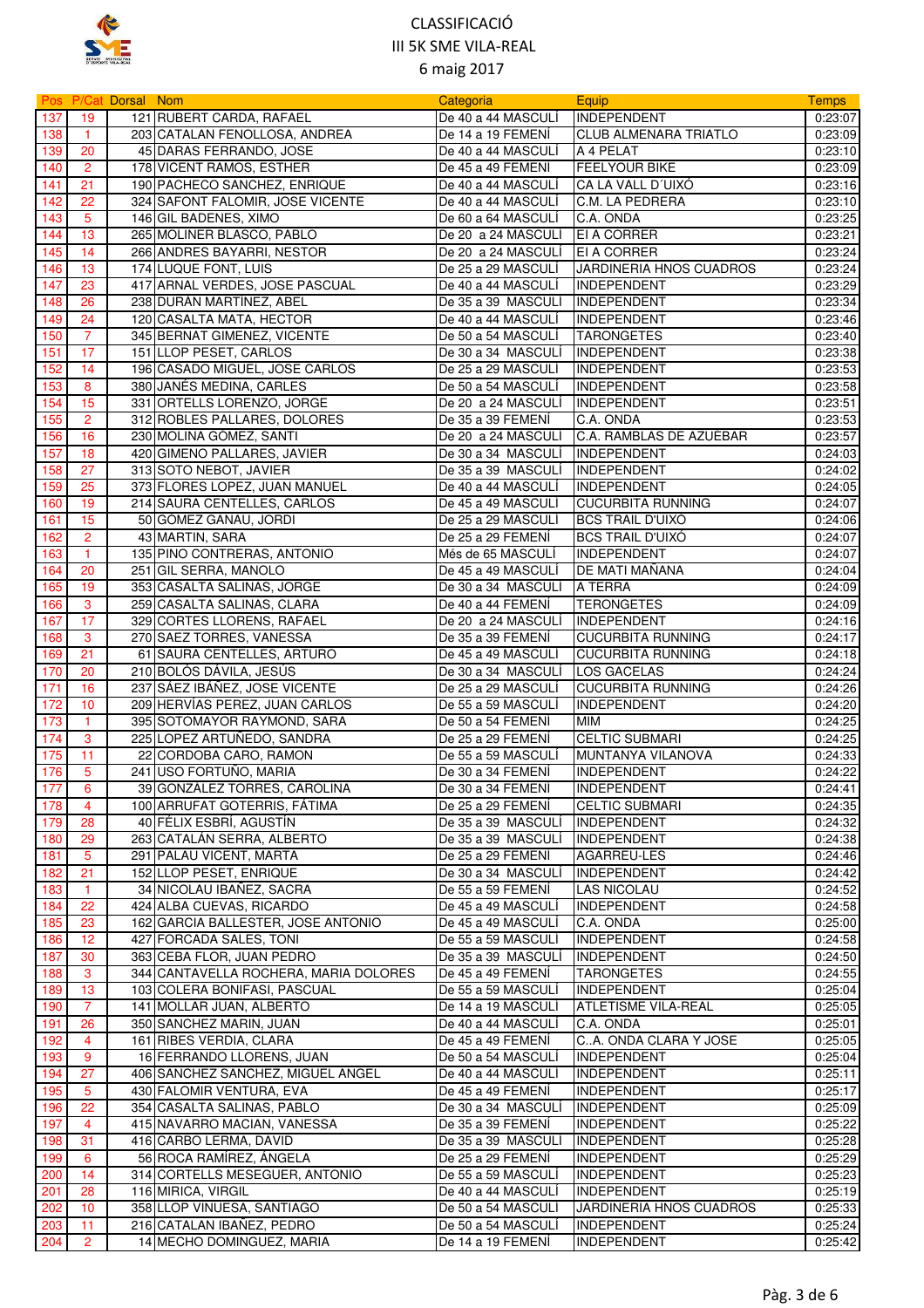

|     |                | <b>Pos P/Cat Dorsal Nom</b> |                                      | Categoria                        | Equip                           | <b>Temps</b> |
|-----|----------------|-----------------------------|--------------------------------------|----------------------------------|---------------------------------|--------------|
| 205 | 24             |                             | 78 RAMIREZ SAETA, ANTONIO MANUEL     | De 45 a 49 MASCULI               | <b>CLUB XTREM ALMENARA</b>      | 0:25:41      |
| 206 | 23             |                             | 367 SÁNCHEZ GARCÍA-VACAS, DANIEL     | De 30 a 34 MASCULÍ               | <b>ITERRETA-RUNNERS</b>         | 0:25:48      |
| 207 | 6              |                             | 343 BENSACH CUBEDO, BEGOÑA           | De 45 a 49 FEMENÍ                | <b>TARONGETES</b>               | 0:25:48      |
| 208 | 25             |                             | 60 MONFERRER SANCHIS, JOSE CARLOS    | De 45 a 49 MASCULI               | <b>ANIMATEMPS</b>               | 0:25:44      |
| 209 | 6              |                             | 72 RODRÍGUEZ CASTILLO, JUAN JOSÉ     | De 60 a 64 MASCULI               | <b>AMICS DEL TERMET</b>         | 0:25:48      |
| 210 | $\overline{4}$ |                             | 191 CLEMENTE, RAQUEL                 | De 40 a 44 FEMENI                | <b>CUCURBITA RUNNING</b>        | 0:25:48      |
| 211 | $\overline{7}$ |                             | 38 SOFÍN AÑÓN, MARIAN                | De 45 a 49 FEMENÍ                | <b>GRAO RUNNERS</b>             | 0:25:50      |
| 212 | 29             |                             | 398 SANCHEZ MOLINA, CANDIDO          | De 40 a 44 MASCULI               | <b>INDEPENDENT</b>              | 0:25:39      |
| 213 | $\overline{2}$ |                             | 77 OLIVARES MONZO, GERMAN            | Més de 65 MASCULI                | <b>INDEPENDENT</b>              | 0:25:45      |
| 214 | $\overline{2}$ |                             | 21 BOU RAMBLA, TERESA                | De 50 a 54 FEMENI                | VILANOVA D'ALCOLEA              | 0:26:02      |
| 215 | 5              |                             | 349 CALZADA PERIS, ANA               | De 35 a 39 FEMENI                | C.A. ONDA                       | 0:26:05      |
| 216 | 3              |                             | 92 RODA GIMENEZ, SILVIA              | De 14 a 19 FEMENÍ                | L'OVELLA CORRE                  | 0:26:09      |
| 217 | 26             |                             | 188 DE GOMAR ALLELY, RAFA            | De 45 a 49 MASCULI               | ATMÓSFERA SPORT RUNNING         | 0:26:09      |
| 218 | 7              |                             | 85 GALLARDO GARCIA, ALBA             | De 25 a 29 FEMENÍ                | ORPESACORRE                     | 0:26:10      |
| 219 | $\overline{2}$ |                             | 318 FLOR ARASIL, PATRICIA            | De 20 a 24 FEMENI                | <b>VILA-SWIM</b>                | 0:26:07      |
| 220 | 24             |                             | 86 LLAGO GARGALLO, INYAKI            | De 30 a 34 MASCULI               | <b>ORPESACORRE</b>              | 0:26:11      |
| 221 | 25             |                             | 153 SALISA SANCHEZ, IÑAKI            | De 30 a 34 MASCULI               | <b>INDEPENDENT</b>              | 0:26:10      |
| 222 | 8              |                             | 163 CABEDO BALLESTER, ROSANA         | De 45 a 49 FEMENÍ                | <b>CLUB ATLETISME VILA-REAL</b> | 0:26:26      |
| 223 | 17             |                             | 98 SEVILLA ROMERO, ANDRES            | De 25 a 29 MASCULI               | <b>INDEPENDENT</b>              | 0:26:19      |
| 224 | 12             |                             | 173 LUQUE LUQUE, LUIS                | De 50 a 54 MASCULI               | JARDINERIA HNOS CUADROS         | 0:26:33      |
| 225 | $\overline{2}$ |                             | 130 FONT LLOP, MARIA PILAR           | De 55 a 59 FEMENÍ                | <b>SMERUNNERS</b>               | 0:26:21      |
| 226 | 3              |                             | 305 VILAPLANA CARRASCO, NATALIA      | De 20 a 24 FEMENÍ                | <b>INDEPENDENT</b>              | 0:26:24      |
| 227 | 8              |                             | 376 FONT BELTRAN, ALEJANDRO          | De 14 a 19 MASCULI               | <b>INDEPENDENT</b>              | 0:26:31      |
| 228 | 8              |                             | 35 MUNOZ NICOLAU, RAQUEL             | De 25 a 29 FEMENI                | <b>LAS NICOLAU</b>              | 0:26:35      |
| 229 | 3              |                             | 268 BELTRAN CASTILLO, JOSE RAMON     | Més de 65 MASCULI                | INDEPENDENT                     | 0:26:35      |
| 230 | $\overline{7}$ |                             | 89 TRILLO LUMBRERAS, EVA             | De 30 a 34 FEMENI                | <b>INDEPENDENT</b>              | 0:26:29      |
| 231 | 13             |                             | 255 GARCIA GUAL, JUAN MANUEL         | De 50 a 54 MASCULI               | FOTO-FUTUR                      | 0:26:33      |
| 232 | 5              |                             | 290 COLLADO ÁLVAREZ, JAVIERA         | De 40 a 44 FEMENÍ                | <b>INDEPENDENT</b>              | 0:26:35      |
| 233 | 14             |                             | 371 VILLAR SANCHEZ, ALEJANDRO JAVIER | De 50 a 54 MASCULI               | <b>INDEPENDENT</b>              | 0:26:27      |
| 234 | 26             |                             | 396 APARICI SANSON, JAVIER           | De 30 a 34 MASCULI               | <b>INDEPENDENT</b>              | 0:26:26      |
| 235 | 32             |                             | 394 MARTINEZ ARTERO, DIEGO           | De 35 a 39 MASCULI               | <b>INDEPENDENT</b>              | 0:26:26      |
| 236 | 30             |                             | 248 TOMAS MONFERRER, VICENTE         | De 40 a 44 MASCULÍ               | INDEPENDENT                     | 0:26:38      |
| 237 | 6              |                             | 244 MENDO MIRA, ANNA                 | De 40 a 44 FEMENÍ                | <b>INDEPENDENT</b>              | 0:26:39      |
| 238 | 27             |                             | 243 REDONDO GARCÍA, ROBERTO          | De 30 a 34  MASCULI              | <b>TRIATLO XILXES</b>           | 0:26:39      |
| 239 | 4              |                             | 269 PERONA GARCIA, PAULINO           | Més de 65 MASCULI                | <b>INDEPENDENT</b>              | 0:26:37      |
| 240 | 9              |                             | 377 FONT BELTRAN, VICENTE            | De 14 a 19 MASCULI               | <b>INDEPENDENT</b>              | 0:26:50      |
| 241 | $\overline{7}$ |                             | 102 CORRAL CALVO, ISABEL             | De 40 a 44 FEMENÍ                | <b>BETXIRUNNERS</b>             | 0:26:50      |
| 242 | 7              |                             | 207 ESCUDERO CANO, JUAN              | De 60 a 64 MASCULI               | <b>TERRA I ASFALT</b>           | 0:26:51      |
| 243 | 6              |                             | 325 MORATALLA MONTILLA, YOLANDA      | De 35 a 39 FEMENI                | <b>INDEPENDENT</b>              | 0:26:48      |
| 244 | 8              |                             | 47 VICIEDO VENTURA, MARIA            | De 30 a 34 FEMENI                | <b>INDEPENDENT</b>              | 0:26:49      |
| 245 | 28             |                             | 288 JAEN SANCHEZ, JUAN               | De 30 a 34 MASCULÍ   INDEPENDENT |                                 | 0:26:53      |
| 246 | $\overline{7}$ |                             | 388 ZUBIRIA FERRIOLS, EDURNE         | De 35 a 39 FEMENI                | <b>INDEPENDENT</b>              | 0:26:58      |
| 247 | 15             |                             | 333 DOÑATE MONTOLIU, CARLOS RAUL     | De 50 a 54 MASCULÍ               | <b>INDEPENDENT</b>              | 0:26:59      |
| 248 | 9              |                             | 226 PREDA, ELENA                     | De 25 a 29 FEMENÍ                | <b>DESBORDATS RUNNERS TEAM</b>  | 0:27:08      |
| 249 | 29             |                             | 227 GIMENO, ENRIQUE                  | De 30 a 34 MASCULI               | <b>DESBORDATS RUNNERS TEAM</b>  | 0:27:08      |
| 250 | 8              |                             | 202 FENOLLOSA REDONDO, NOELIA        | De 40 a 44 FEMENI                | <b>CLUB ALMENARA TRIATLO</b>    | 0:27:13      |
| 251 | 3              |                             | 370 ARNAU MUÑOZ, MARIA DOLORES       | De 50 a 54 FEMENI                | <b>INDEPENDENT</b>              | 0:27:07      |
| 252 | 15             |                             | 409 REQUENA MORENO, JOSE ANDRES      | De 55 a 59 MASCULI               | <b>INDEPENDENT</b>              | 0:27:13      |
| 253 | 3              |                             | 408 JUAREZ ROMERO, MARIA ALFONSA     | De 55 a 59 FEMENI                | <b>INDEPENDENT</b>              | 0:27:15      |
| 254 | 10             |                             | 372 ADSUARA ABAD, RUBEN              | De 14 a 19 MASCULÍ               | <b>INDEPENDENT</b>              | 0:27:13      |
| 255 | 8              |                             | 375 LOPEZ JAEN, SONIA                | De 35 a 39 FEMENI                | <b>INDEPENDENT</b>              | 0:27:12      |
| 256 | 27             |                             | 271 MARTINEZ ALARCON, BENJAMIN       | De 45 a 49 MASCULI               | INDEPENDENT                     | 0:27:18      |
| 257 | 30             |                             | 106 FUSTER ALMELA, JOSE MANUEL       | De 30 a 34 MASCULI               | INDEPENDENT                     | 0:27:24      |
| 258 | 11             |                             | 197 CASADO MIGUEL, JORGE             | De 14 a 19 MASCULI               | <b>INDEPENDENT</b>              | 0:27:39      |
| 259 | 28             |                             | 418 ALBIOL ESTELLER, JOSEP PASQUAL   | De 45 a 49 MASCULI               | <b>INDEPENDENT</b>              | 0:27:34      |
| 260 | 9              |                             | 277 PLIEGO GARCIA, MARIA ANGELES     | De 40 a 44 FEMENI                | EI A CORRER                     | 0:27:46      |
| 261 | 16             |                             | 273 LLORET AYET, ENRIQUE             | De 55 a 59 MASCULI               | INDEPENDENT                     | 0:27:53      |
| 262 | 33             |                             | 88 GARCÍA FERRIS, JESÚS              | De 35 a 39 MASCULI               | <b>INDEPENDENT</b>              | 0:27:51      |
| 263 | 8              |                             | 217 CASTILLO PEÑARROCHA, JUANJO      | De 60 a 64 MASCULÍ               | CORREDORS DE SOCA. CASTELLO     | 0:27:56      |
| 264 | 34             |                             | 211 GÓMEZ PARÍS, JUAN MANUEL         | De 35 a 39 MASCULI               | <b>LOS GACELAS</b>              | 0:27:59      |
| 265 | 9              |                             | 274 ALBA LOPEZ, FRANCISCA            | De 45 a 49 FEMENI                | JARDINERIA HNOS CUADROS         | 0:28:04      |
| 266 | 4              |                             | 208 REULA LLOPIS, MARI CARMEN        | De 50 a 54 FEMENI                | <b>RUNNING CABANES</b>          | 0:28:03      |
| 267 | 31             |                             | 59 CABANES, VICENTE                  | De 40 a 44 MASCULI               | <b>INDEPENDENT</b>              | 0:27:59      |
| 268 | 12             |                             | 46 PEDRO FERRANDIS, ADAN             | De 14 a 19 MASCULI               | <b>INDEPENDENT</b>              | 0:28:06      |
| 269 | 10             |                             | 44 FERRANDIS GAVARA, MAICA           | De 40 a 44 FEMENI                | A 4 PELAT                       | 0:28:07      |
| 270 | 10             |                             | 384 PONS CERCÓS, ANA                 | De 45 a 49 FEMENI                | <b>TARONGETES</b>               | 0:28:07      |
| 271 | 32             |                             | 175 GINER BALLESTER, SALVA           | De 40 a 44 MASCULI               | INDEPENDENT                     | 0:27:59      |
| 272 | 9              |                             | 131 LLOBAT FLOR, TERESA              | De 35 a 39 FEMENÍ                | <b>SMERUNNERS</b>               | 0:28:10      |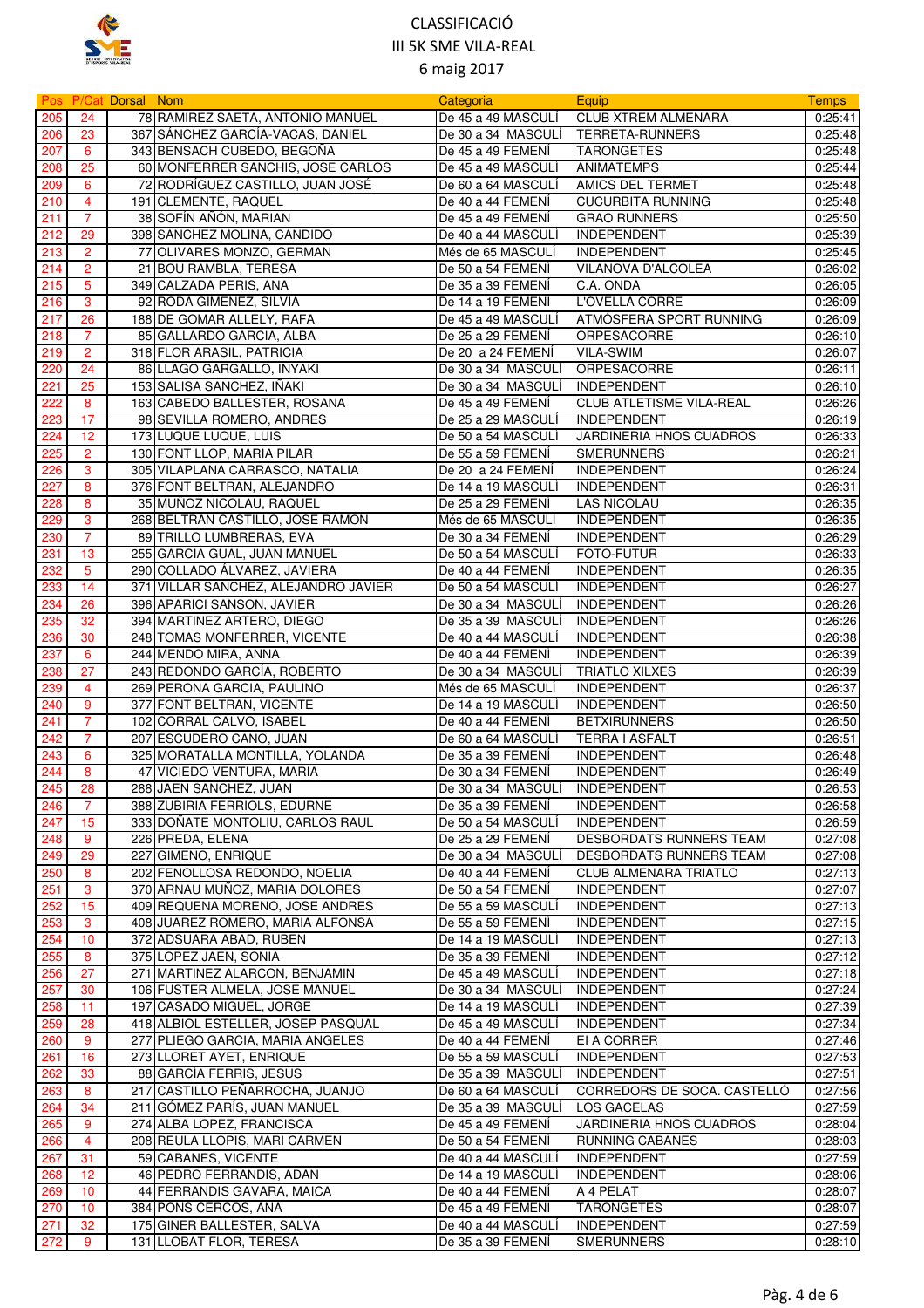

|            |                 | Pos P/Cat Dorsal Nom |                                                                     | Categoria                                | Equip                               | <b>Temps</b>       |
|------------|-----------------|----------------------|---------------------------------------------------------------------|------------------------------------------|-------------------------------------|--------------------|
| 273        | 11              |                      | 155 SOLIVA RAMOS, MARIA LIDON                                       | De 40 a 44 FEMENÍ                        | <b>CUCURBITA RUNNING</b>            | 0:28:08            |
| 274        | 18              |                      | 304 SORRIBES LLIDO, HECTOR                                          | De 25 a 29 MASCULI                       | INDEPENDENT                         | 0:28:08            |
| 275        | 12              |                      | 139 ARBOLEDAS CES, CATI                                             | De 40 a 44 FEMENÍ                        | <b>INDEPENDENT</b>                  | 0:28:06            |
| 276        | 35              |                      | 73 MARTINEZ LORA, SERGIO                                            | De 35 a 39 MASCULI                       | CORRE I CANYA                       | 0:28:10            |
| 277        | 13              |                      | 69 POVEDA FERNANDEZ, YOLANDA                                        | De 40 a 44 FEMENÍ                        | <b>CLUB ALMENARA TRIATLO</b>        | 0:28:22            |
| 278        | 36              |                      | 118 NAVARRO FONFRIA, PEDRO                                          | De 35 a 39 MASCULI                       | <b>INDEPENDENT</b>                  | 0:28:16            |
| 279        | 37              |                      | 233 ALTAVA SOLER, MANUEL                                            | De 35 a 39 MASCULI                       | <b>INDEPENDENT</b>                  | 0:28:31            |
| 280        | 11              |                      | 223 GARCIA VICENT, NATI                                             | De 45 a 49 FEMENÍ                        | ATHLETIC RUNNING ANIMATEMPS         | 0:28:24            |
| 281        | 16              |                      | 222 MARIN CARRASCO, PEDRO                                           | De 50 a 54 MASCULI                       | ATHLETIC RUNNING ANIMATEMPS         | 0:28:23            |
| 282        | 10              |                      | 235 COSTA LOPEZ, ROSA                                               | De 35 a 39 FEMENI                        | <b>INDEPENDENT</b>                  | 0:28:21            |
| 283        | 17              |                      | 360 GONELL CHIVA, MIGUEL                                            | De 50 a 54 MASCULI                       | <b>INDEPENDENT</b>                  | 0:28:24            |
| 284        | 4               |                      | 362 GONELL COLONQUES, NOEMI                                         | De 14 a 19 FEMENI                        | <b>INDEPENDENT</b>                  | 0:28:24            |
| 285        | 5               |                      | 293 LOPEZ GARCIA, ANGEL                                             | Més de 65 MASCULI                        | C.A. ONDA                           | 0:28:20            |
| 286        | 10              |                      | 182 BARRIEL CORREAS, LORENA                                         | De 25 a 29 FEMENI                        | <b>INDEPENDENT</b>                  | 0:28:19            |
| 287        | 19              |                      | 183 ARAMBUL CORREAS, JUAN                                           | De 25 a 29 MASCULI                       | <b>INDEPENDENT</b>                  | 0:28:20            |
| 288        | 14              |                      | 115 MIRICA, MIRELA NICOLETA                                         | De 40 a 44 FEMENÍ                        | <b>INDEPENDENT</b>                  | 0:28:36            |
| 289        | 9               |                      | 184 LÓPEZ SANTAMARÍA, MARÍA                                         | De 30 a 34 FEMENI                        | BENI-CORRE POC A POC                | 0:28:29            |
| 290        | 13              |                      | 311 BAREA GARCIA, MARTIN                                            | De 14 a 19 MASCULI                       | <b>INDEPENDENT</b>                  | 0:28:26            |
| 291        | 20              |                      | 399 SERRANO CABEDO, JOSEP                                           | De 25 a 29 MASCULI                       | <b>CLUB LAS PALMERAS</b>            | 0:28:38            |
| 292        | 10              |                      | 58 AGRAMUNT, EVA                                                    | De 30 a 34 FEMENI                        | <b>INDEPENDENT</b>                  | 0:28:31            |
| 293        | 11              |                      | 414 LLOP RIPOLLES, PILI                                             | De 25 a 29 FEMENÍ                        | <b>INDEPENDENT</b>                  | 0:28:48            |
| 294        | 21              |                      | 147 MONTILLA VICENT, EDGAR                                          | De 25 a 29 MASCULI                       | <b>INDEPENDENT</b>                  | 0:28:35            |
| 295        | 12              |                      | 148 PEIRO SANTAGUEDA, ANDREA                                        | De 25 a 29 FEMENÍ                        | <b>INDEPENDENT</b>                  | 0:28:38            |
| 296        | 15              |                      | 170 LOPEZ FERNANDEZ, ALICIA                                         | De 40 a 44 FEMENÍ                        | <b>CANEM PINARES</b>                | 0:28:52            |
| 297        | 33              |                      | 171 PASCUAL SORRIBES, OSCAR                                         | De 40 a 44 MASCULI                       | <b>CANEM PINARES</b>                | 0:28:50            |
| 298        | 31              |                      | 287 FLOR ANDREU, RICARDO                                            | De 30 a 34 MASCULI                       | <b>INDEPENDENT</b>                  | 0:28:47            |
| 299        | 32              |                      | 402 SALES RUBIO, JORGE                                              | De 30 a 34 MASCULI                       | <b>INDEPENDENT</b>                  | 0:29:07            |
| 300        | 11              |                      | 41 PERTEGAZ BENAJAS, MARIA                                          | De 35 a 39 FEMENÍ                        | <b>INDEPENDENT</b>                  | 0:28:56            |
| 301        | 34              |                      | 111 GARCIA BALLESTER, CARLOS                                        | De 40 a 44 MASCULI                       | C.A. ONDA                           | 0:29:07            |
| 302        | 29              |                      | 397 BONET HERNANDEZ, DAVID                                          | De 45 a 49 MASCULI                       | <b>INDEPENDENT</b>                  | 0:28:50            |
| 303        | 13              |                      | 109 RAMIREZ CENTELLES, EVA                                          | De 25 a 29 FEMENI                        | C.A. ONDA                           | 0:29:10            |
| 304        | 11              |                      | 365 MEZQUITA PARRA, MARISA                                          | De 30 a 34 FEMENI                        | <b>INDEPENDENT</b>                  | 0:29:12            |
| 305        | 33              |                      | 364 CABALLERO ARANDA, ENRIQUE                                       | De 30 a 34 MASCULI                       | INDEPENDENT                         | 0:29:25            |
| 306        | 12              |                      | 97 SEVILLA ROMERO, VANESSA                                          | De 35 a 39 FEMENI                        | <b>INDEPENDENT</b>                  | 0:29:20            |
| 307        | 30              |                      | 386 ADSUARA BADENES, SEBASTIAN                                      | De 45 a 49 MASCULI                       | <b>INDEPENDENT</b>                  | 0:29:32            |
| 308        | 17              |                      | 15 GARCIA IGLESIAS, VICENÇ                                          | De 55 a 59 MASCULI                       | AMICSPOP ALCALA-ALCOSSEBRE          | 0:29:31            |
| 309        | 12              |                      | 90 QUERAL GIMENEZ, MARI                                             | De 45 a 49 FEMENI                        | <b>URBANSPORTCLUB</b>               | 0:29:31            |
| 310        | 35              |                      | 91 RONCAL VIVES, MIGUEL ANGEL                                       | De 40 a 44 MASCULI                       | <b>URBANSPORTCLUB</b>               | 0:29:32            |
| 311        | 13              |                      | 126 CABEDO MATA, EVA                                                | De 45 a 49 FEMENI                        | <b>SMERUNNERS</b>                   | 0:29:44            |
| 312        | $5\phantom{.0}$ |                      | 134 REDON ORTELLS, PILAR                                            | De 50 a 54 FEMENI                        | <b>SMERUNNERS</b>                   | 0:29:41            |
| 313        | 38              |                      | 96 FLORES CASTILLO, CRISTOFER                                       | De 35 a 39 MASCULÍ   INDEPENDENT         |                                     | 0:30:06            |
| 314        | 18              |                      | 48 CARRILLO TORRES, FRANCISCO<br>80 ESTEBAN SANCHEZ, FRANCISCO JOSE | De 55 a 59 MASCULI<br>De 35 a 39 MASCULÍ | C.A. ONDA                           | 0:30:12            |
| 315        | 39              |                      |                                                                     | De 30 a 34 FEMENÍ                        | <b>CLUB XTREM ALMENARA</b>          | 0:30:16            |
| 316        | 12<br>6         |                      | 236 SEGURA TENA, EVA MARIA<br>258 CASALTA CHESA, JOSE MARIA         |                                          | <b>INDEPENDENT</b>                  | 0:30:14<br>0:30:24 |
| 317        | 36              |                      | 385 ADSUARA BADENES, SAMUEL                                         | Més de 65 MASCULI<br>De 40 a 44 MASCULÍ  | <b>AMICS DEL TERMET</b><br>A 4PELAT | 0:30:35            |
| 318<br>319 | 16              |                      | 179 PALLARES BLASCO, SILVIA                                         | De 40 a 44 FEMENÍ                        | A 4PELAT                            | 0:30:40            |
|            | 18              |                      | 24 ALCAYNE SENENT, JOSE Mª                                          | De 50 a 54 MASCULÍ                       |                                     | 0:30:31            |
| 320<br>321 | 37              |                      | 127 CARMONA GONZALEZ, ANDRES                                        | De 40 a 44 MASCULÍ                       | A-6<br><b>SMERUNNERS</b>            | 0:30:54            |
| 322        | $\overline{7}$  |                      | 95 SAEZ MARTINEZ, FRANCISCO                                         | Més de 65 MASCULI                        | <b>VALLE DE AYORA</b>               | 0:30:43            |
| 323        | 19              |                      | 167 PEIRO NAVARRO, FRANCISCO                                        | De 50 a 54 MASCULI                       | <b>INDEPENDENT</b>                  | 0:30:44            |
| 324        | 8               |                      | 149 NEBOT VALVERDE, TOMAS                                           | Més de 65 MASCULI                        | <b>ATLETISME VILA-REAL</b>          | 0:31:12            |
| 325        | 14              |                      | 403 LOPEZ GALERA, NATALIA                                           | De 25 a 29 FEMENÍ                        | <b>INDEPENDENT</b>                  | 0:31:22            |
| 326        | 13              |                      | 81 SANCHEZ MORALES, PATRICIA                                        | De 35 a 39 FEMENI                        | <b>INDEPENDENT</b>                  | 0:31:21            |
| 327        | 40              |                      | 401 GONZALEZ FONT, TONI                                             | De 35 a 39 MASCULI                       | <b>INDEPENDENT</b>                  | 0:31:09            |
| 328        | 14              |                      | 138 VAQUER FERRER, MARIA DOLORES                                    | De 45 a 49 FEMENI                        | <b>SMERUNNERS</b>                   | 0:31:19            |
| 329        | 38              |                      | 309 BAREA FELIU, MAURO                                              | De 40 a 44 MASCULI                       | INDEPENDENT                         | 0:31:17            |
| 330        | 14              |                      | 137 SOJO DAVO, ISABEL                                               | De 35 a 39 FEMENÍ                        | <b>SMERUNNERS</b>                   | 0:31:26            |
| 331        | 17              |                      | 249 MOMPO BELDA, NOELIA                                             | De 40 a 44 FEMENI                        | <b>INDEPENDENT</b>                  | 0:31:40            |
| 332        | 15              |                      | 378 MOTA MARTINEZ, CHARO                                            | De 45 a 49 FEMENI                        | <b>INDEPENDENT</b>                  | 0:31:48            |
| 333        | 4               |                      | 3 ROMEO CASANOVAS, MAR                                              | De 55 a 59 FEMENI                        | L'OVELLA CORRE                      | 0:31:56            |
| 334        | 18              |                      | 68 PEREZ CEBADERA, Mª ANGELES                                       | De 40 a 44 FEMENI                        | CARAGOL                             | 0:32:04            |
| 335        | 4               |                      | 53 MOYA VELA, BLANCA                                                | De 20 a 24 FEMENI                        | <b>INDEPENDENT</b>                  | 0:31:57            |
| 336        | 22              |                      | 84 CRISTOBAL FUENTES, GERARD                                        | De 25 a 29 MASCULI                       | AMICSPOP ALCALA-ALCOSSEBRE          | 0:31:57            |
| 337        | 15              |                      | 411 MONTIEL ROMERO, AINHOA                                          | De 25 a 29 FEMENI                        | <b>INDEPENDENT</b>                  | 0:32:02            |
| 338        | 20              |                      | 412 MONTIEL VIVO, JOSE                                              | De 50 a 54 MASCULI                       | <b>INDEPENDENT</b>                  | 0:32:03            |
| 339        | $5\phantom{.0}$ |                      | 66 PEREZ VALLS, LAIA                                                | De 14 a 19 FEMENI                        | <b>INDEPENDENT</b>                  | 0:31:58            |
| 340        | 15              |                      | 289 CASALS CARRILLO, ANNA                                           | De 35 a 39 FEMENI                        | <b>INDEPENDENT</b>                  | 0:32:06            |